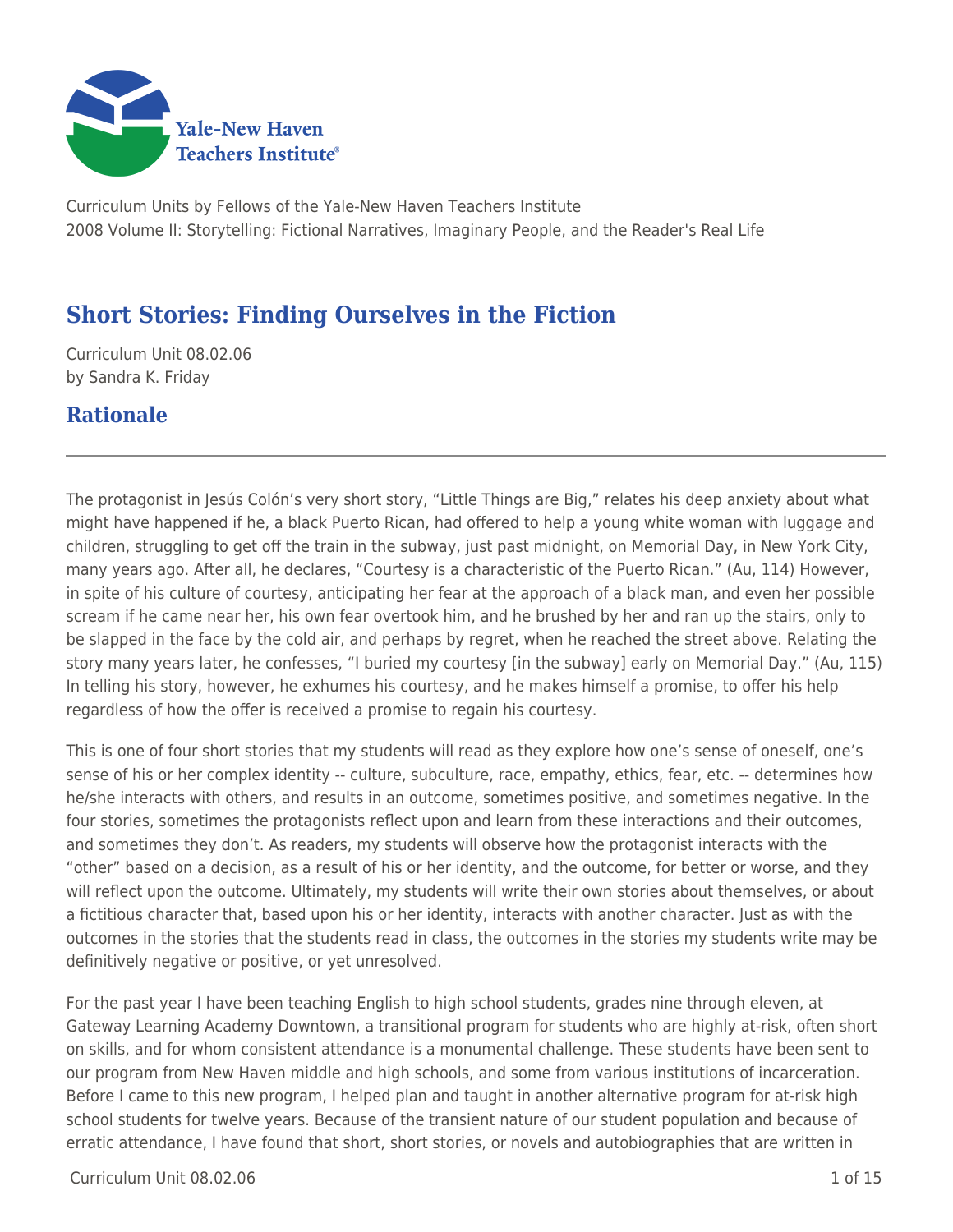vignettes that can be read as separate entities, work well, allowing students to jump into a short piece of literature without feeling that they will never catch up if they have been absent or have just been transferred to our program in the middle of a marking period.

The four pieces of literature I have chosen to include in my unit are culturally diverse, including: one set in the Middle East in a Muslim culture, one set in New York City, but written by a black Puerto Rican, one set in Johannesburg, South Africa, and written by a white South African, and one that takes place in the basement of an abandoned house in New York City. Focusing on the characters in these stories, I plan to create a unit for students ranging from ninth to twelfth grades, covering a minimum of five weeks and possibly longer depending on student interest, that explores how decisions that the fictional characters make about how they interact with others are driven by who they are: their culture (and sometimes subculture), their personal ethics, sometimes their fears, their sense of justice, their race, and the degree of empathy they feel for others with whom they interact in the stories. These decisions and actions, based on the characters' identities, have outcomes and lessons that are sometimes, but not necessarily, obvious to the protagonists in the stories, but that are apparent to the discerning reader. Obviously, when the characters in the stories confront the "other," the outcome is not always hopeful, nor promising, nor do the protagonists necessarily learn from their actions.

Of course, the question is, "What does the reader learn from the actions and outcomes?" Looking through the glass at fictional characters, students, ultimately, will see themselves reflected back, as they also identify and challenge their own personal ethics and capacities for empathy, their own fears, their racial consciousness, and examine their own cultures and subcultures through decisions they make about how they interact with others, and the outcomes of these interactions.

# **Practicing Language Arts CAPT skills**

My unit will strengthen students' skills in answering the Language Arts questions in the Connecticut Academic Performance Test. Not only will this reduce my students' anxiety at facing the test, but these Language Arts CAPT questions provide an excellent guide in exploring stories. My unit will specifically address the CAPT question, "How does the main character change from the beginning of the story to the end? And what do you think causes this change?" Obviously, to answer these questions, students need the skills to discern and discuss (both orally and in writing) who the character is at the beginning of the story, and what informs and drives his or her thoughts, emotions, and actions. Students need the skills to discern and discuss how and why the character changes as the story progresses. These changes may be the result of culture, personal ethics, one's fears, or one's capacity for empathy, one's race, or sense of justice. It is also intriguing to consider how experiences present the fictitious characters, and us in our real lives, with the opportunity to expand their and our thinking; that doesn't mean that they or we will. This line of thought is drawn out by another of the Language Arts CAPT questions that asks students to make connections with experiences of fictional characters in a story and with the students' own life experiences.

My students invariably look at characters and meaning only on the surface of a story because they have not practiced connecting stories and their lessons with a bigger picture: with themselves, with people in their lives, and with life lessons. This was demonstrated to me when my students read the story "Hide and Seek" from The World's Shortest Stories (55 words or less). A little boy is full of hubris about never being caught by his playmates in the game. He decides that he will really show them this time how invincible he is, and in his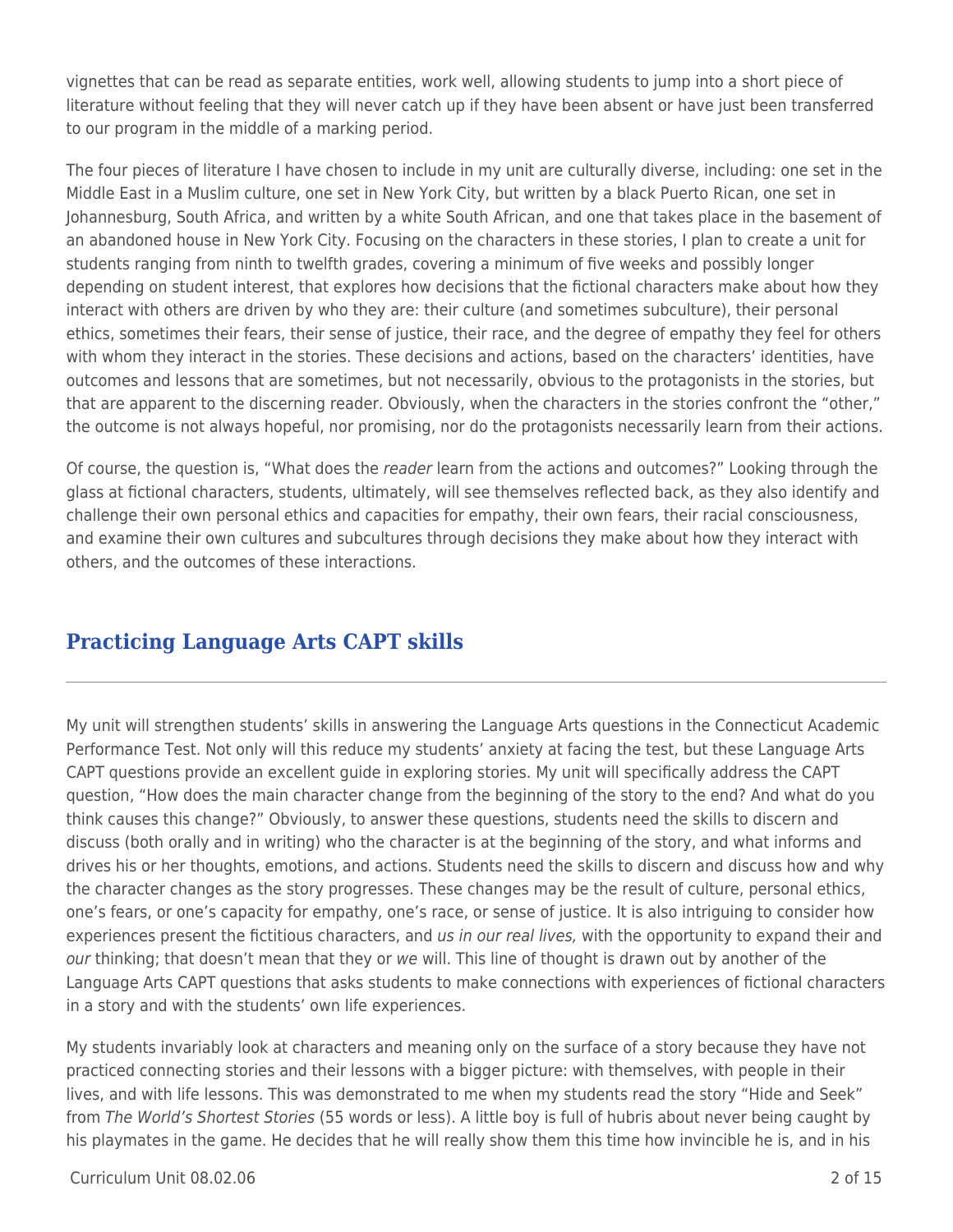zeal to "really show them," shuts himself (we learn in the *last line*) in an abandoned refrigerator. Prior to this last line, he thinks, "How dumb can they get? They should have looked here first!" (Moss, 121), leaving the reader to wonder just who the dumb one is in this story and whether he has been so successful that they never will find him, until it is too late. Most of my students, at first, said that the lesson in the story is, "Don't hide in an abandoned refrigerator." Because some of my students understand the concept of metaphor, I pushed them to consider how the author might be using the abandoned refrigerator as a trap for the boy caught up in his own cleverness. Several students picked up on this. I then asked them to think how overconfidence has caused people they know or themselves to become careless and has exposed their vulnerabilities or put them in harm's way, like the boy in the abandoned refrigerator.

## **Students write stories revealing their own identity**

The study of the protagonists' identities and what drives them to interact with the "other," physically and psychologically, for better or worse, will provide a variety of perspectives and, I hope, inspiration for my students to write about their own identities and how their decisions, emotions (fear, among them), and actions emanate from those identities. Students may choose from a variety of genres for these activities, which will be woven into the unit, resulting in a portfolio of their work. Using the same graphic organizers they learned to fill out for the stories we read together, they will examine the characters in the pieces they craft, just as they have learned to examine the characters in the stories we are reading. This part of the portfolio will serve as the assessment tool for my unit. Students will be encouraged to write about themselves and/or fictional characters they may wish to create, and if they become proficient in examining, with the graphic organizers, how and why they or their fictional characters change, then they will have made considerable progress in the skills that are part of this unit.

## **"Little Things are Big" (The power of fear over cultural heritage) by Jesús Colón**

Perhaps the best story with which to begin is "Little Things are Big," a very short story by Jesús Colón, in which, in a version adapted by the nonprofit educational organization, Facing History and Ourselves, for Internet video, the protagonist and narrator actually begins the story by saying, "I've been thinking; you know, sometimes one thing happens to change your life, how you look at things, how you look at yourself." (www.facinghumanity.org.) The narrator examines his action in the story, which leaves him profoundly disappointed in himself. He describes his Puerto Rican culture, and how it played a part in what happened to change his life that night in the New York subway.

In "Little Things are Big" the narrator, "a Negro and a Puerto Rican," says he was faced with a dilemma on a deserted New York subway after midnight many years ago. (Colón uses the word Negro because it commonly was used in the early and middle years of the last century to refer to an African American.) A young, white mother with two small children, a baby in her arms, and a small suitcase is getting off at the same stop as he, and he is torn as to whether to help her. He reminds himself how important courtesy is to Puerto Ricans, but he also realizes that she may be prejudiced and misinterpret his approach to help her.

Curriculum Unit 08.02.06 3 of 15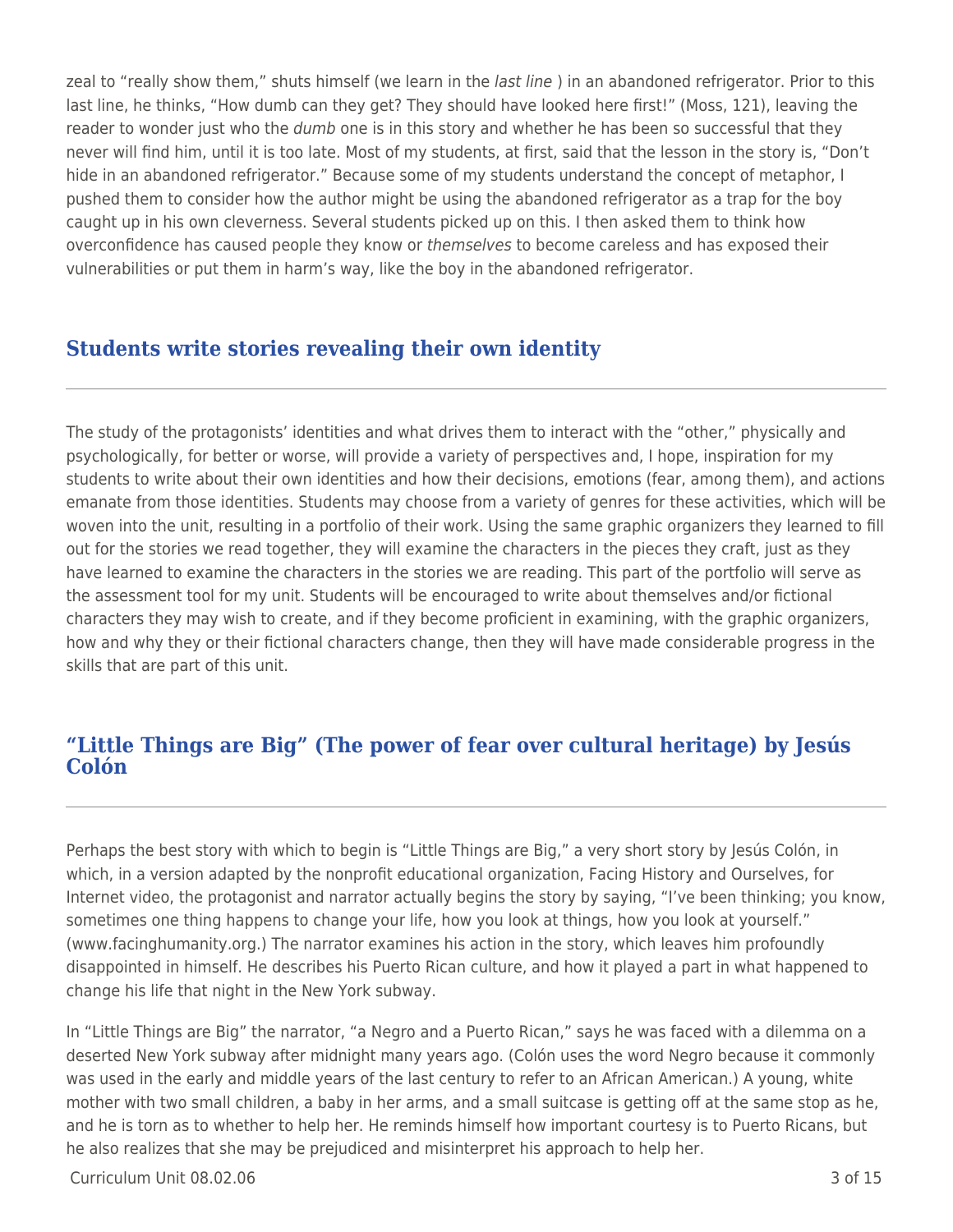What would she say? What would be the first reaction of this white American woman . . . Would she say: "Yes, of course, you may help me." Or would she think that I was just trying to get too familiar? Or would she think worse than that perhaps? What would I do if she let out a scream as I went toward her to offer my help? (Au,115)

Anticipating how he may be seen, he simply hurries past her, and runs up the long flight of stairs to the street, only to regret his lack of courtesy and rude behavior. He is humiliated and deeply disappointed in his actions, and promises himself that the next time he has an opportunity to help, he will make the offer, no matter what happens.

It is very interesting that, out of fear, the narrator in the subway changes first, in spite of his culture, and then, setting fear aside, changes again, because of it. His allegiance to his culture seems to be greater than his fear of how he may be perceived.

This story, adapted by Facing History and Ourselves, is also available at a Website on-line where students can read it silently while a narrator reads it aloud, or they can view it as a three minute video at the same Website. Students will also read the original story.

### **Graphic organizers to help answer, "How does he change in the story, and why?"**

A tool that I have found to be effective in helping students answer the questions, "How does the main character change in the story, and why?" is a graphic organizer that is divided into three parts on a horizontal or landscape piece of paper. Each of the three parts is vertically divided. On the left side of the first section are the words, " At first ... " In the section beneath this, on the left side are the words, " But then ... " In the last section beneath these is the word, " Finally ... " Students will record their observations of the narrator, perhaps his thoughts, and his actions in the beginning of the story, " At first ... " Then they will do the same as they make observations of him beginning to change his thoughts or actions, " But then… " And last, they will record their observations of him, his thoughts or actions at the end of the story, " Finally ... " To the right of each of these, they will record evidence, and quotations, to support the findings they have entered on the left side of the page. They will use this graphic organizer in each of the stories that they read, and again when they examine the pieces that they themselves craft.

A major value in this graphic organizer is that it is set up to actually show how the character changes from the beginning of the story to the end. Often, I find, when students are asked to identify how a character changes, they focus only on how he or she is at the end of the story and fail to describe the character at the beginning of the story and as the change begins to take place. This organizer provides students with a tool for observing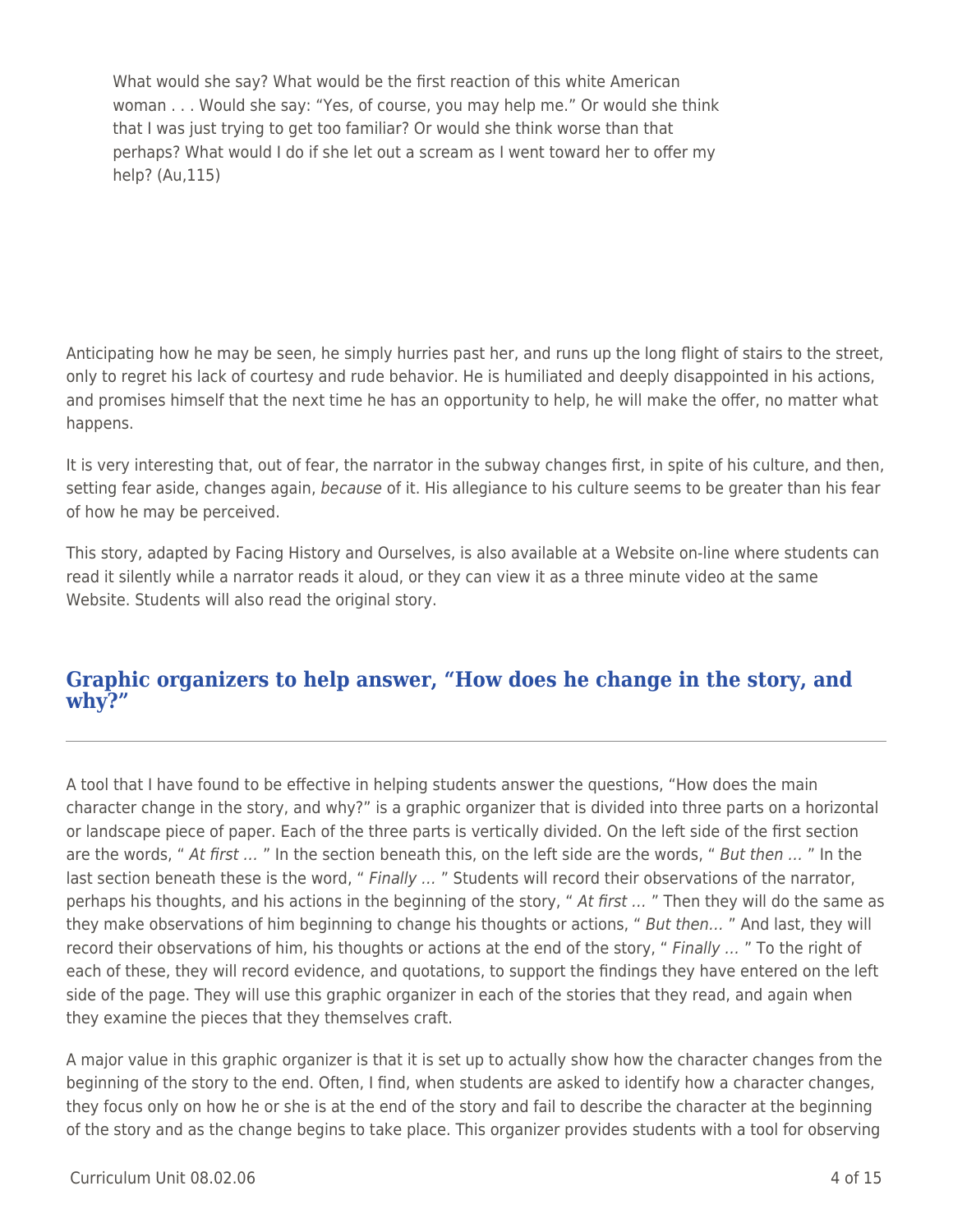the entire process of change.

Identifying how a character has changed will in some cases be challenging, but it is far more challenging to answer the question, "What causes the change?" For this they will also use a landscape graphic organizer like the one on which they explain how the character changes. But the second graphic organizer will ask the question, " Why does he/she change?" They will rely on the information on the first graphic organizer that answers the question "How does he change?" and they will now write what they understand about the character's culture, subculture, fears, ethics, sense of justice, empathy, race and awareness of race, etc., that might explain each phase of the first graphic organizer: "At first ...," "But then ...," "Finally ..." How does his or her culture or sub-culture play a part in each of the three phases? How does his or her fear play a part? How does his or her ethics, empathy, or sense of justice play a part, and, so on? (See Lesson Plan # 1 for a more detailed explanation of this activity.)

### **Writing assignment**

Just as the narrator interacts with the "other" out of fear of how he will be perceived, even when he knows that not helping her betrays his cultural identity, students may write about a time when, out of fear or anxiety, they betrayed who they perceive themselves to be, or they may create a character who reacts to another character out of fear or anxiety. The character in their story, autobiographical or fictional, may reflect upon his/her actions after the fact, just as the narrator in the story does, thinking about his own self-respect or integrity. I realize, in thinking about this writing assignment, how crucial it will be that the students track the narrator on their graphic organizers so that they understand (1) the changes that he goes through in considering what to do, (2) what he does in interacting with the woman in the subway, and (3) how he feels about his actions and the outcome when he reflects upon them.

# **"The Last Spin" (what price, gang loyalty) by Evan Hunter**

Perhaps "The Last Spin" by Evan Hunter should be the next story the students read because it is a very gripping story about two teenage, newly recruited gang members who are picked by their respective gangs to settle a dispute between the gangs by playing Russian roulette in the cold basement of an abandoned house in New York City. Although the story is nearly ten pages long including illustrations, ninety percent of it is dialogue between the two main characters, Dave and Tigo, and once you begin reading, you can't put it down, while they sweat it out alone in the basement.

While Dave and Tigo are equally important characters, and one could focus on either of them as the main character who undergoes a very significant change, it isn't until the very end that the reader learns that only one of them survives the harrowing drama. The final moments are dramatic, and the reader can only speculate on whether Tigo, the survivor, actually learned anything from his tragic experience, or whether and to what extent it may have changed his life. This, of course, allows the students to engage in a discussion as to what they think happened to the survivor. If he does want to change his life, as he says, and get out of the gang, trying to get out of a gang might be tantamount to digging his own grave. Perhaps both boys are doomed. Perhaps the outcome of the interaction to which they initially agreed as gang members can only have a bad ending.

Curriculum Unit 08.02.06 5 of 15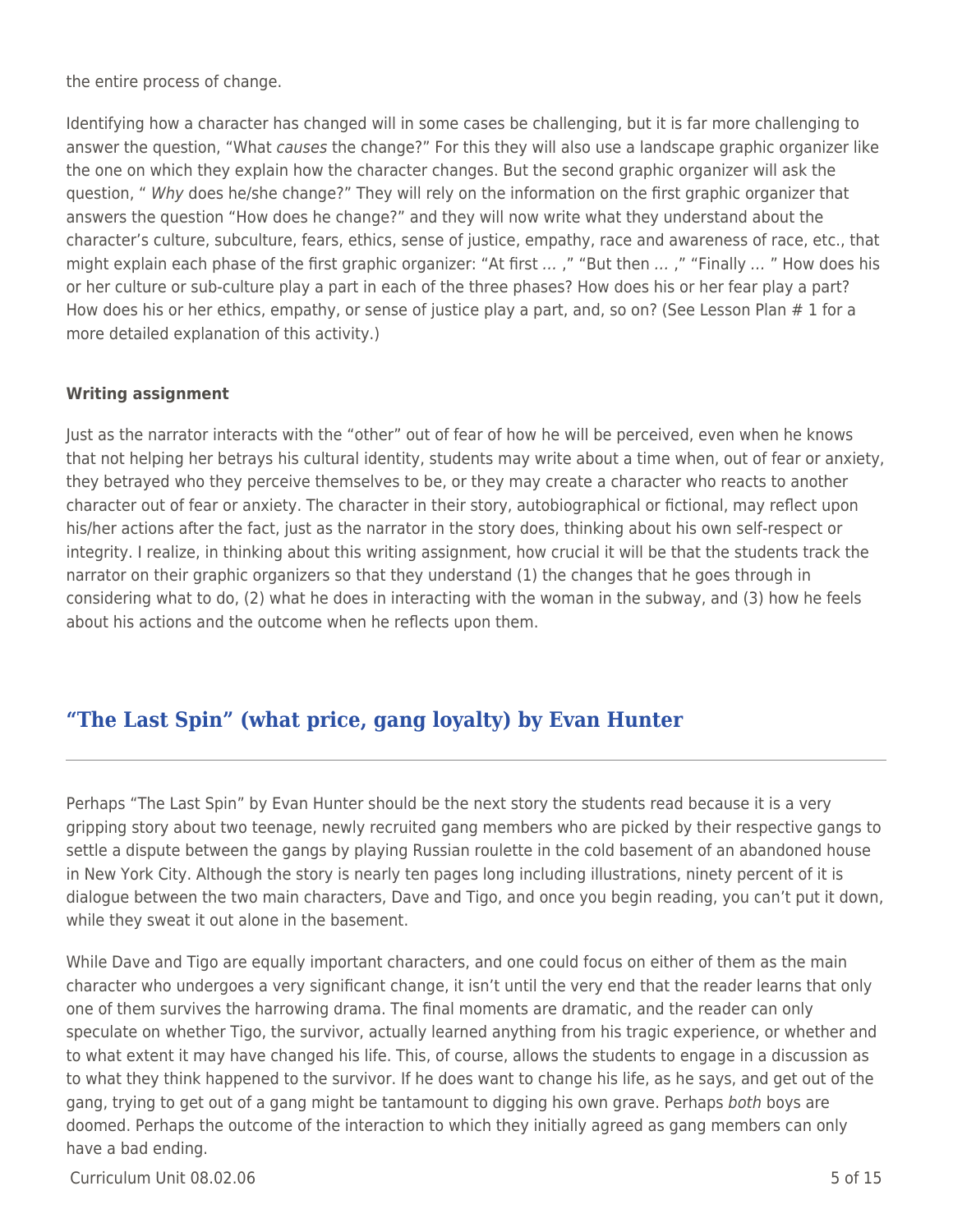We don't know whether Tigo learned from his traumatic encounter, but we can assess what the reader is able to learn from "The Last Spin." It may have been too late for Dave and Tigo; I don't know. But, it may not be too late for some of my students to expand their own thinking. "Why do young men and women join gangs? Can one get out? Is being a member of a gang worth dying for? To what extent are gang members allowed to think for themselves? Could Dave and Tigo have said that they didn't want to play Russian roulette? Are the advantages of being in a gang greater than the disadvantages?"

It is conceivable that students could complete graphic organizers on character changes for both Dave and Tigo because both undergo significant changes in the basement, as they haltingly take turns, adding cartridges, spinning the cylinder, and pulling the trigger.

The opening line of the story is, "The boy sitting opposite him was his enemy." Each of the boys wore a jacket that "shrieked enemy, enemy!" (Hunter, 143) But, they are only enemies because they belong to warring gangs, and Tigo makes this clear in the first couple of pages, "You understand," Tigo said. "I got no bad blood for you. . . . I don't know you from a hole in the wallexcept you wear a blue and gold jacket." Dave is not so conciliatory in his response to Tigo, "And you wear a green and orange one," Dave said, "and that's enough for me." (Hunter, 144) So, it appears, at the outset, that the boys allow their identities to be determined by the gangs to which they belong. As the story unfolds, however, it becomes profoundly clear that Evan Hunter is uncovering, through the boys' conversation, the deeper layers that make up Dave and Tigo's far more complex identities.

Gradually, between spins, and probably prompted by fear and anxiety, they begin talking to one another, at first about the basic facts about where they're from and how many brothers and sisters they each have. Of course as they take turns with the gun, the tension builds, as they keep adding cartridges, increasing the chances that one of them will kill himself. From revealing to one another that they are both from Puerto Rico, and that each has siblings, they begin talking about their mothers, both of whom were born "on the island," and then they move on to their girlfriends. It happens that Dave knows Tigo's girlfriend, and he agrees with Tigo that his girlfriend is "Nice!"

As the story and the turns progress, they begin talking about the guys in their gangs, and they admit that they don't really "dig" any of them. "None of them really send me, but that's the club on my block, so what're you gonna do, huh?" (Hunter, 150) Hunter is artful in the way he brings the two boys to the point where they agree to one more spin and then they're going to quit. They have taken several turns each. They finally get to the point where they agree when this is over they will rent a boat and take their girls out on the nearby lake, after the "last spin." Many subtle and substantial changes take place in the characters of the boys from the beginning of the story when they first confront each other, impersonally, in the basement, to the final moments. Perhaps there in the basement, confronted with their mortality, they discover their humanity; maybe for the first time each glimpses the possibility of friendship, maybe simply a glimpse at individuality.

As the students undertake filling out the graphic organizers on the character changes in Dave and Tigo, and why they changed, I am excited to anticipate what we may learn about their identities that brought them to the basement, and then the revelations that each experienced that nearly freed them to become friends. Yet, there remained an allegiance to the code of the gangs that kept them in that basement one spin too long. Once they decided that they were going to take their girls out on the lake together, why didn't they just jump up and leave the place? Would that have been as realistic as the actual outcome? Taking their girls out together is, practically speaking, as unrealistic as walking away from their respective gangs . . . more a vision of what might have been if neither was imprisoned in a gang sub-culture.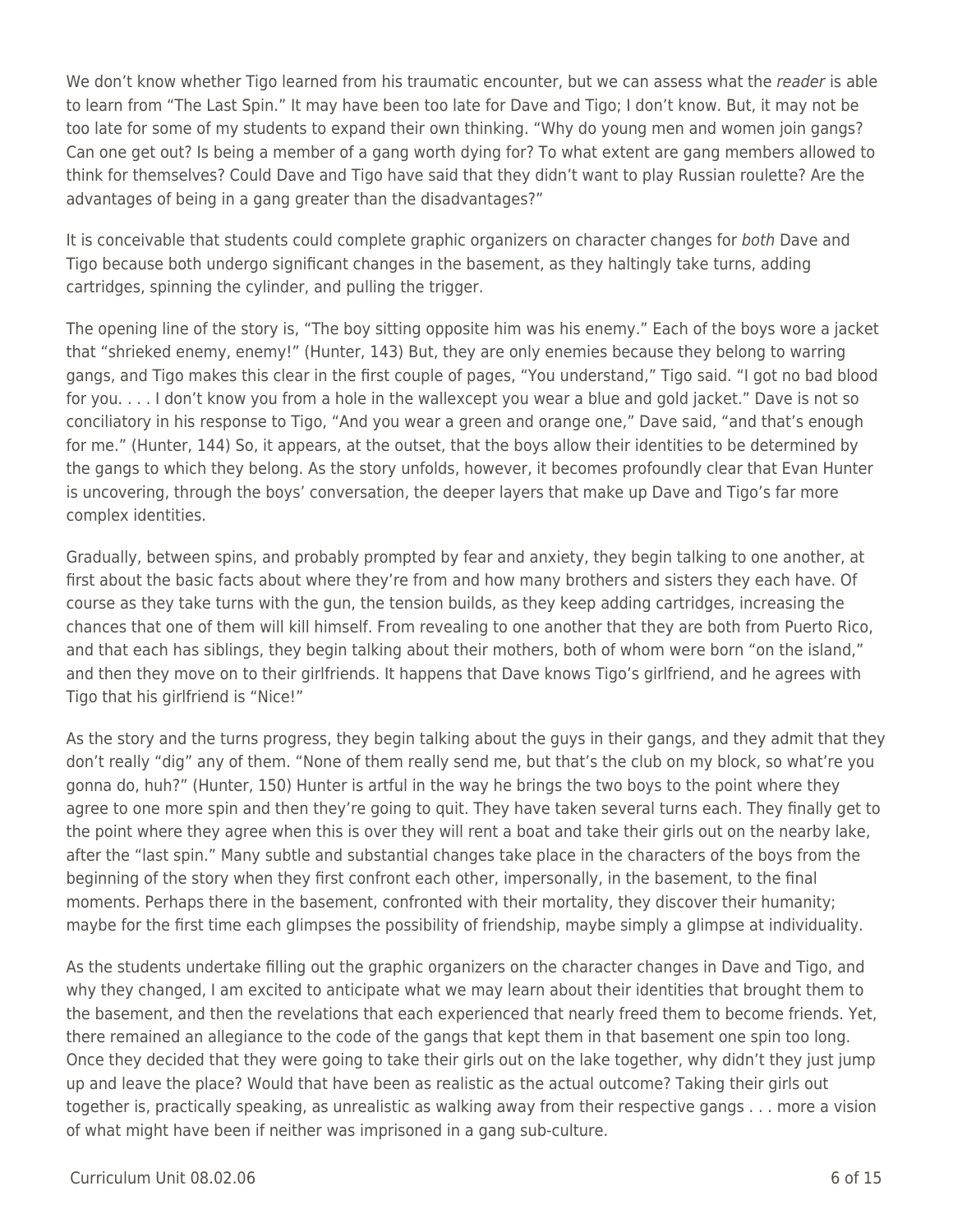My students should have an interesting time making connections with many aspects of the characters of Dave and Tigo. It reminds me of the sign with big print over my classroom door, "CAN I CHANGE MY MIND IF I WANT TO? I WANT TO!" How easy is it to change one's mind when the stakes are high?

### **Writing assignment**

There is a wide range of possibilities to which the students may gravitate for their writing activity following this story. Truly, the possibilities will emerge only when they have made their way through the story, the graphic organizers, and discussion of the crisis and characters of Dave and Tigo, as well as reflect on what, as readers, they saw and learned as these young men gradually changed their minds about how they thought about and interacted with each other. Topics might range from: Why do people join gangs; is it for personal friendships? How does one choose which gang to join; is it just a matter of location as it was with Dave and Tigo? What if one decides he wants out of a gang? What might make someone decide he wants out? Have you known anyone who wanted out? Why did he want out? What happened?

Another topic for discussion that prominently figures as a result of reading Hunter's story is, "Seeing how the characters of Dave and Tigo develop beyond being merely members of gangs, does gang membership liberate one to be him or her self, or does it limit these possibilities?" This consideration will undoubtedly generate discussion, and stimulate thinking as students bring their own life experiences and observations to this writing activity.

## **"A Greedy Friend" (exacting justice) anonymous**

Unlike Dave and Tigo who are members of rival gangs and who gradually discover, under dire circumstances, that they rather like each other as individuals, the two young men, Anpu and Bata, in "A Greedy Friend" had been friends, until the incident that occurs in the story, making friendship impossible. And, unlike "The Last Spin," this story, whose author is anonymous, is set in a city in the Middle East, in a Muslim culture. The boys had moved to the city to start a shoe repair business, and with no explanation, the narrator reports that Anpu fears that Bata may be a thief. Unfortunately Anpu must make a journey home and not wanting to carry his money on the road with him, under cover of darkness, he digs a hole in the back yard and buries it. Upon his return, he finds his money missing and goes straight away to a cadi, addressing him, "Most honorable judge, my false friend Bata has dug up my money while I was gone. You must chop off his hands, for that is the punishment given to thieves." (Hartford Courant) It is clear that Anpu identifies with the laws of his culture, and he is intent on exacting what he has been taught is justice for the crime of stealing.

Anpu admits to the questioning judge that he did not actually see Bata take the money, even though he is sure that he did it. And so begins the real conflict in the story as the wise cadi, the judge, gradually wrestles with Anpu about the difference between simply executing the law, and exacting justice. In fact, Bata, who did steal the money, never enters on the stage in the story except anecdotally. The judge sets Bata up so that in the end, Bata returns Anpu's money to the hole in the backyard and adds some of his own to it. Anpu gets his own money back and some of Bata's as well. The cadi points out that now it is not necessary to cut off Bata's hands because Anpu has lost nothing and in fact gained some of Bata's money.

The last line in the story, "'Now go your way and live in happiness,' the cadi finished." (Hartford Courant)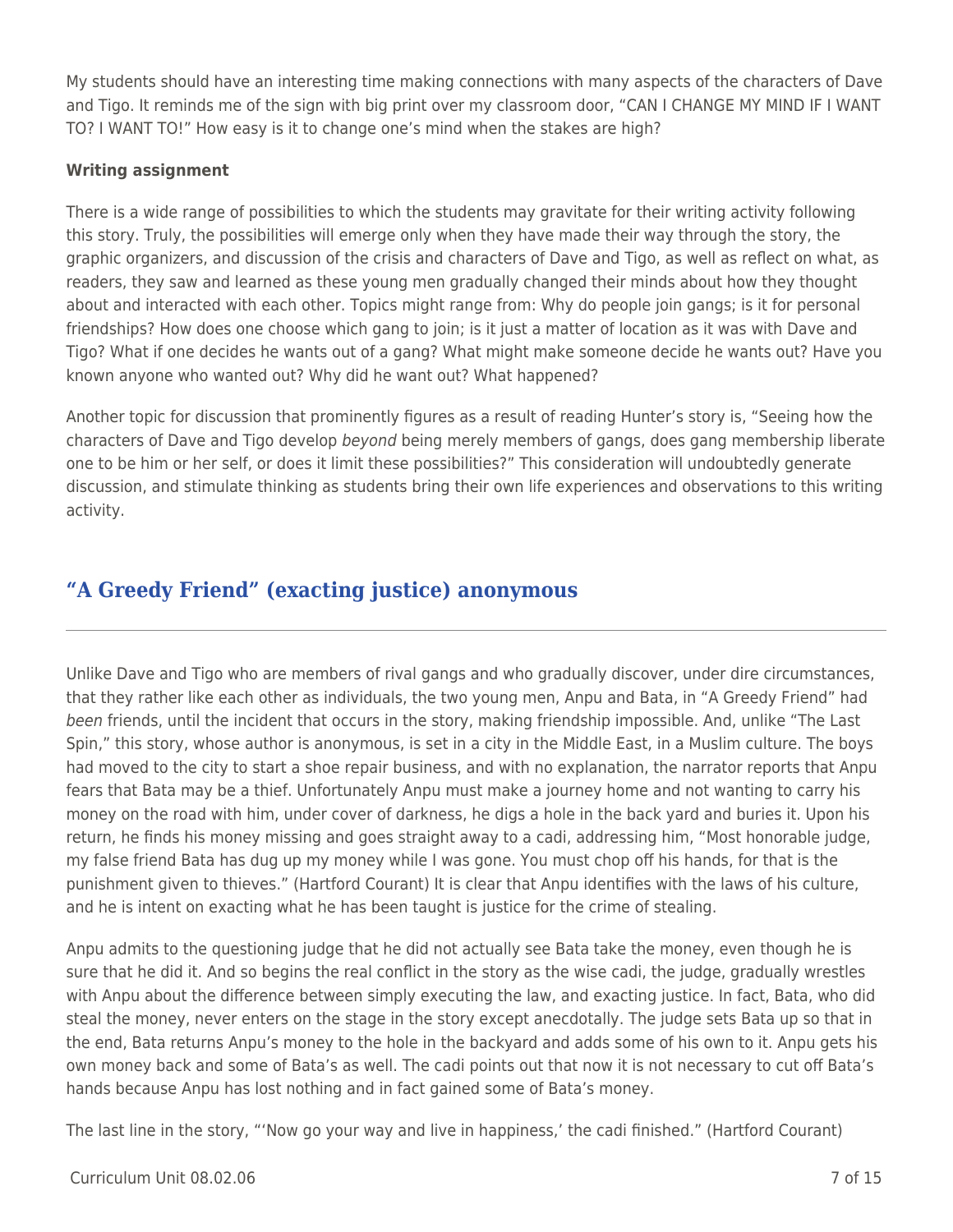leads the reader to believe that the outcome of the cadi's strategy satisfies Anpu, who has come to see a better way than chopping off Bata's hands. After all, if the cadi had ordered that Bata's hands be chopped off, Anpu would not necessarily have gotten his money back.

It is easy, at first glance, to think that the conflict is between Anpu and Bata, but in fact, the players are the cadi and Anpu. That is where the tension lies. There are even more twists and turns to the story, and the reader discovers that the highest order of justice is served through the cadi's very creative thinking. Sometimes there is a higher order of justice than simply following the strict order of the law.

Anpu, who in his anger at Bata, just wants to punish him according to his culture, allows the judge to show him another way to render justice and to feel satisfied. The way Anpu would have handled Bata and the way the judge handled Bata had entirely different outcomes. Once students have completed their graphic organizers that show how Anpu changes and why, they will discuss the advantages of going with the strict law or following the creative strategy of the cadi.

### **Writing Assignment**

Their writing might emanate from their own experiences or those of people they know who rushed to get justice, or those who have been on the receiving end of strict law. Using a technique called *chalk talk*, is a way to get everyone to share what comes to mind when they think of justice and/or the law, imagining oneself as the victim and as the perpetrator. Chalk talk is meant to generate discussion and it always seems to be successful. (See Lesson Plan # 2 for a more detailed explanation of this activity.)

Further, students might consider what Anpu and Bata each learned from the outcome that the cadi orchestrated. Bata, the perpetrator, had to return all of Anpu's money and lost some of his own, but he did not lose his hands. Anpu, the victim, had the satisfaction of getting his own money back, along with some of Bata's. And the Cadi, through his wise and clever thinking, was able to challenge Anpu with an opportunity to expand his thinking about the law and justice. Bata, as well, may have learned something from the loss of his money.

# **"Once Upon a Time" (death by xenophobia) by Nadine Gordimer**

The title of this story and the beginning of the first paragraph, with the exception of the setting in a suburb, lead the reader to believe it could be a children's modern fairytale: "In a house, in a suburb, in a city, there were a man and his wife who loved each other very much and were living happily ever after. They had a little boy, and they loved him very much." (Gordimer, 25) But farther down in the first paragraph the reader learns that "the local Neighborhood Watch supplied the family with a plaque for their gate lettered YOU HAVE BEEN WARNED over the silhouette of a would-be intruder." And the beginning of the second paragraph reiterates that this is no children's story: "It was not possible to insure the house, the swimming pool or the car against riot damage." (Gordimer, 25)

The setting is Johannesburg, South Africa, during the struggle against apartheid. The family who "loves each other very much" is a white family living in the suburbs of the city. And the black South Africans who are desperate for jobs and food have abandoned their assigned townships and begun living in squatters' camps just outside the city, and sometimes rioting, and hanging around in the suburbs outside white people's gates,

 $C$ urriculum Unit 08.02.06  $\overline{8}$  of 15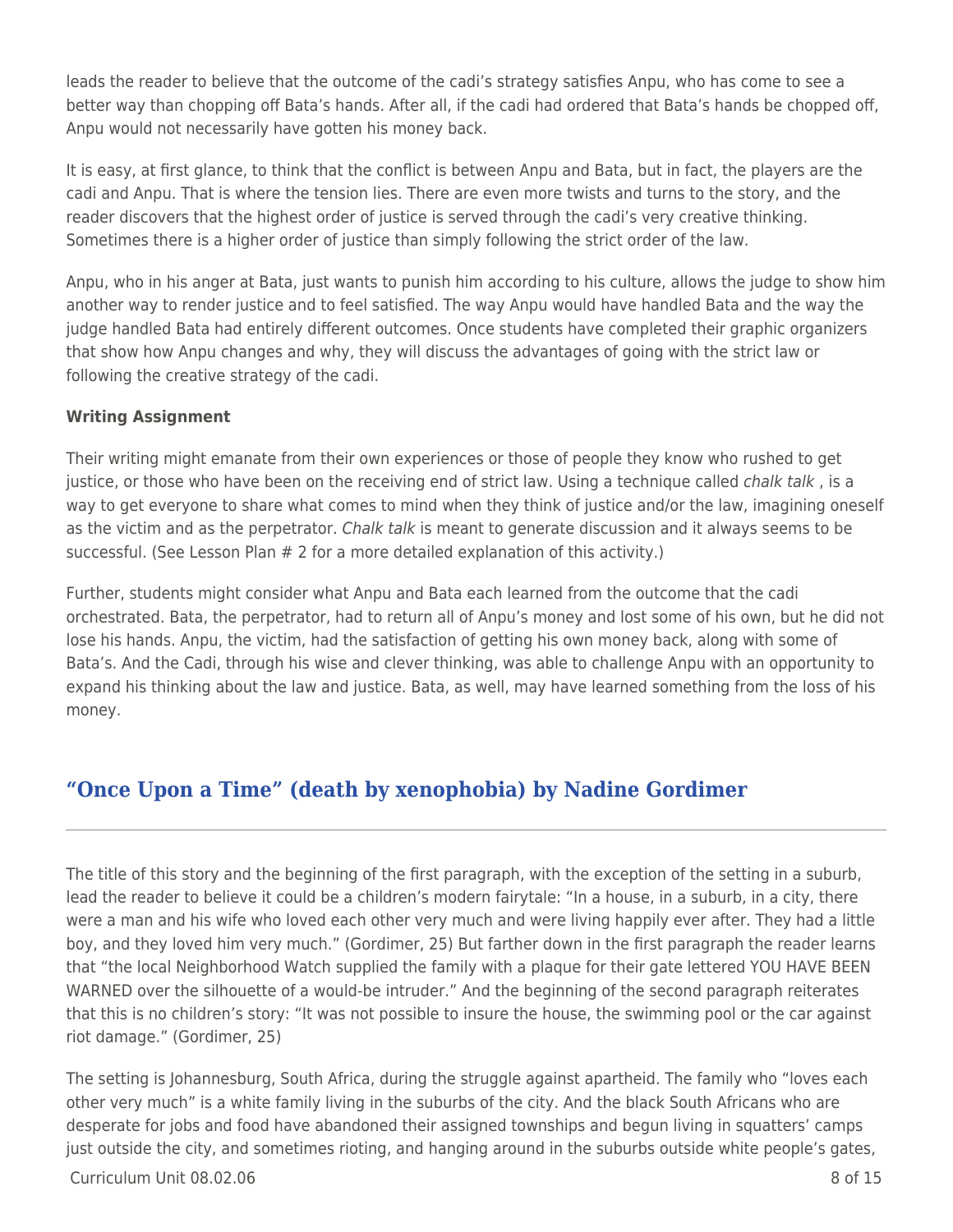soliciting for work, or food for their starving families. Because apartheid had been built into the South African culture when the country was colonized by the Dutch and British, and out of fear, the husband and wife do not hire these squatters, nor do they feed them, which they think would encourage them to stay and become more threatening.

The story reveals, layer by layer, that this white family who lives in their suburb gradually builds a fortress around them, in their growing desperation to protect their young son, themselves, and their possessions from these *outsiders* who have even begun, out of their own growing desperation, breaking into homes in the neighborhood. Unwittingly, the man and his wife gradually imprison themselves, and ultimately bring about the gruesome death of what they love most, their young son, who, while acting out the role of the prince rescuing the princess in the fairytale, "Sleeping Beauty," becomes entangled in the coiled tunnel of razor wire that has been mounted, ironically, to protect him, on the high walls that surround their property.

The graphic organizers that ask the questions, "How does the main character change and why?" will focus on the husband and/or the wife who were "living happily ever after," when the story begins in South Africa. It is a time when black South Africans are challenging apartheid, and the husband and wife seem to make their decisions about the "others" based on concern only for their own well-being and their possessions, rather than on any concern for the hungry, jobless, and increasingly desperate black South Africans. Ironically, the husband and wife destroy the one thing they love most without any actual intervention from the black South Africans. The husband and especially the wife who were "living happily" gradually become increasingly fearful, and each time their fear increases, they add more barriers around their house, until the degree of danger they have created within, far outweighs the danger that they fear without. They shut out the "other," thereby imprisoning themselves, and they inadvertently execute their own son. With each physical barrier they put up, they seem to further confine their compassion and empathy for the "other."

While the outcome of their decisions and interactions with the black South Africans is horrifying, Nadine Gordimer gives us no indication as to whether they ever come to the realization that they, single-handedly, brought about this nightmare. It seems that the realization of what they did out of their own cultural prejudices and fear is lost on them, or at least left unexplored by Gordimer, because the story ends as they carry the mangled mass of their son's body, referred to as "it," into the house. But perhaps it is not lost on the reader who is left to speculate on alternative responses that might have created a different outcome, and not have been life-threatening.

### **Writing Assignment**

Much can be done with the fairytale motif, and my students might enjoy setting their own stories in this genre. In the case of "Once Upon a Time" the husband and wife are reacting to the "other" as they have learned from their culture: black South Africans must stay in their place, literally; they must not travel without their identification cards; they must obey the curfews; they must not leave their townships; they certainly must not cause disruptions regardless of whether they need jobs and money to buy food for their starving families.

Students will have considered and, I hope, talked about what we learn from our culture that may not embody compassion nor be ethical, such as when our own culture sanctioned slavery, or when the Indiana Legislature, recently, passed a law barring people without a government authorized photo ID from voting. Students might explore whether this new law (said to deter voter fraud) is in the best interests of voters, or a law that intentionally obstructs one's freedom to vote. They may have their own personal experiences and observations as to whether our culture practices equal rights and civil liberties.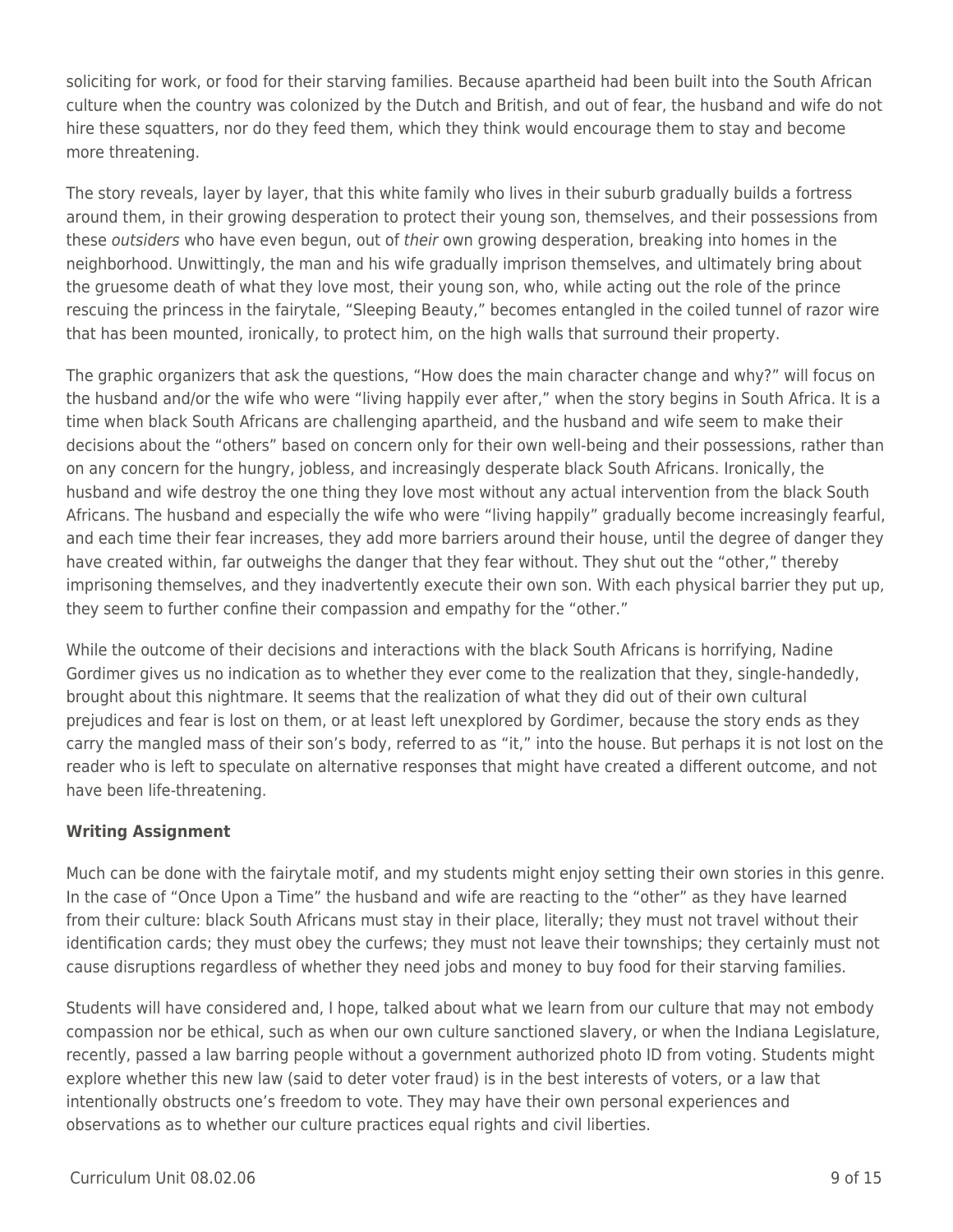Students might consider writing about a time when out of fear, a character or a group of people reacted to "others" in such a way that they jeopardized their own safety, just as the husband and wife, in their fearful reaction to the "other" ironically jeopardized the safety of their son. The outcome of this story might stimulate students to think about decisions and actions in which they have engaged that have resulted in ironic outcomes.

It is important here to consider the concept of irony. It is present in "The Last Spin," and in "A Greedy Friend" which the students will have read at this point. Revisiting these stories specifically to identify the irony, and the magnitude of the irony, and then brainstorming other examples of irony that students have experienced or read about in another story or seen in a movie, will help clarify the challenging concept of irony. This will also present students with an understanding that irony runs the gambit from being relatively superficial to having profound moral and ethical implications.

Perhaps students could rewrite "Once Upon a Time," bringing about a different outcome.

### **Lesson Plan # 1 Students practice answering the CAPT question, "Why does the protagonist change in "Little Things are Big?"**

Students will have completed a graphic organizer answering the question, " How does the protagonist change during the course of "Little Things are Big?" They will have made observations about his character "At First," as he appears in the story; they will have observed "But then" how he begins to change; and "Finally," they will have observed his attitude and thoughts near the end of the story. For each of these observations, they will find and copy evidence on their graphic organizer to support their findings.

Objective: Then, on another graphic organizer, more or less superimposed over the first one, or lying next to it, students working together as a group, will attempt to answer the question, " Why does the protagonist change? The answer to this question requires close and multiple readings. I will facilitate this activity on an overhead projector while each student completes his or her graphic organizer. It is here that students will look for what the protagonist tells them about his culture, his empathy, his fear, and race, and his awareness and anxiety about being a black man in New York City, half a century ago. Students will be practicing the skill of discerning why a character changes from the beginning of a story to the end, what about that character's identity brings about the change, and, to the extent possible, how the author has crafted the character's identity.

Of course, in order to take on this challenge, students must have a clear understanding of the character "At first," that is, why he is thinking and acting the way he is in the beginning of the story. Students will see that he is immediately concerned with the physical struggle of the woman trying to make her way onto the subway train with children and baggage, "managing to push herself in with a baby on her right arm, a valise in her left hand and two children, a boy and girl about thee and five years old, trailing after her." (Au, 113) Because they will be familiar with the story at this point, they will be aware that he remarks no fewer than four times about her struggle with the baby, valise and children, in the course of the story. Students might consider what his observations about the woman's struggle indicate about him ; he certainly has an eye for the details of her plight, even the ages of the children. He notes in the very next sentence that she is a "nice looking young white lady." (Au, 113) They might consider why he mentions that she is white. Would a white man remark that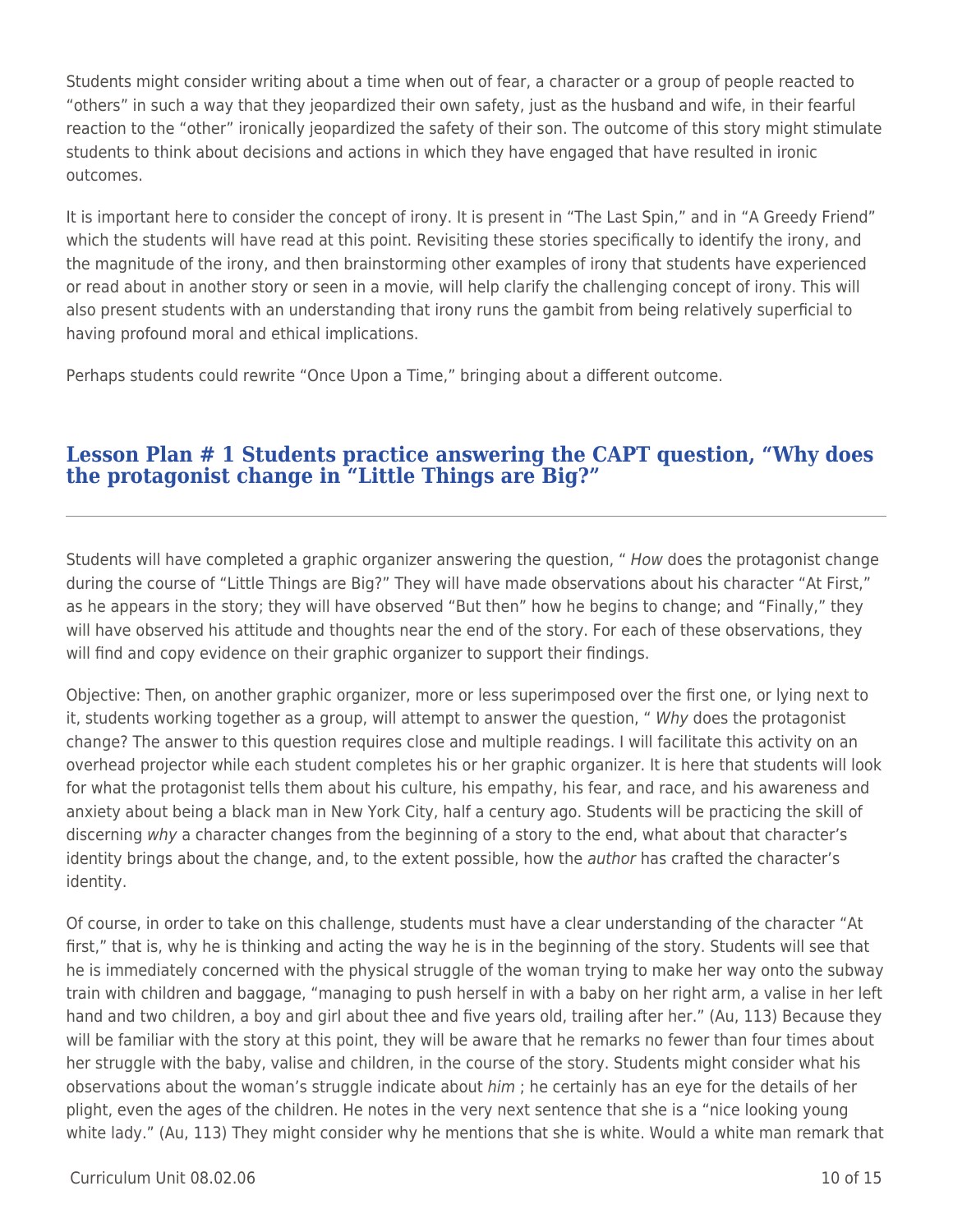a woman on the train is white? What clue is the author sharing with the reader here?

In the next paragraph the protagonist notes that she is preparing to get off at the next stop which is also his stop, and he anticipates that it will be as much a problem for her to get off as it was to get on. Here he repeats his description of her with the baby in arms, the valise, and the two children in tow, etc. What insight might this repetition give the reader about his identity?

He remarks in the very next paragraph that he has no packages, not even his customary book tucked under his arm, disclosing that there is nothing, really, to prevent him from helping her, disclosing also that he is wellread. He notes that a white man helps her out of the train and onto the platform. As he did with the woman, he is noting the man's race.

Up to this point, it might appear that, of course, he will help the white woman with the baby on her arm . . ., because clearly he empathizes with her, and he is a very observant man, noting every detail of her struggle, noting, however, that she is a white woman.

But "then" the protagonist lets the reader in on his dilemma: "Should I offer my help as the American white man did at the subway door placing the two children outside the subway car? Should I take care of the girl and the boy, take them by their hands until they reached . . .?" "Courtesy," he says, "is a characteristic of the Puerto Rican. And here I wasa Puerto Ricanhours past midnight, a valise, two white children and a white lady with a baby on her arm palpably needing somebody to help her . . ." (Au, 114) It is important to note that again, in this paragraph, the protagonist repeats "white" in his reference to the American man, the children, and the woman.

He immediately answers his own question with a question, "But how could I, a Negro and a Puerto Rican approach this white lady who very likely might have preconceived prejudices against Negroes and everybody with foreign accents, in a deserted subway station very late at night?" (Au, 114) This is followed with a brief litany of everything he knows and has experienced about prejudice against blacks, and, as he says, "everybody with foreign accents." Then he wonders, ". . . would she say, 'Yes, of course . . .' or would she let out a scream as I went toward her to offer my help?" (Au, 114) He recalls slanders written every day in the newspapers about Negroes and Puerto Ricans. He anticipates how he may be perceived by this white woman.

Admitting, that "ancestral manners" were struggling inside him, as he stood face to face with a situation that could explode into a racial confrontation, he paused and then brushed on by her as if he did not see her. "Like a rude animal walking on two legs, I just moved on half running on the long subway platform, leaving the children and the valise and her with the baby on her arm." (Au, 115) Students might consider what this repetition confirms about the identity of the protagonist. They might also get some insight into his identity by his use of the phrase "ancestral manners."

"This is what racism and prejudice and chauvinism and official artificial divisions can do to people and to a nation!" (Au, 115) he declares almost in his next breath. I will ask students to consider how this declaration lends insight into why he abandoned his courtesy and the white woman and children there on the platform. We will consider what we have learned from him, and about him, that explains how he decides to deal with the "other," and what's more, what this poignant observation about racism and prejudice that expands from the individual to a whole nation further reveals about his identity.

Not only does the outcome leave the woman stranded on the platform, it leaves the protagonist humiliated as a result of his choice. Finally he admits, "If you were not prejudiced, I failed you, dear lady. I failed you,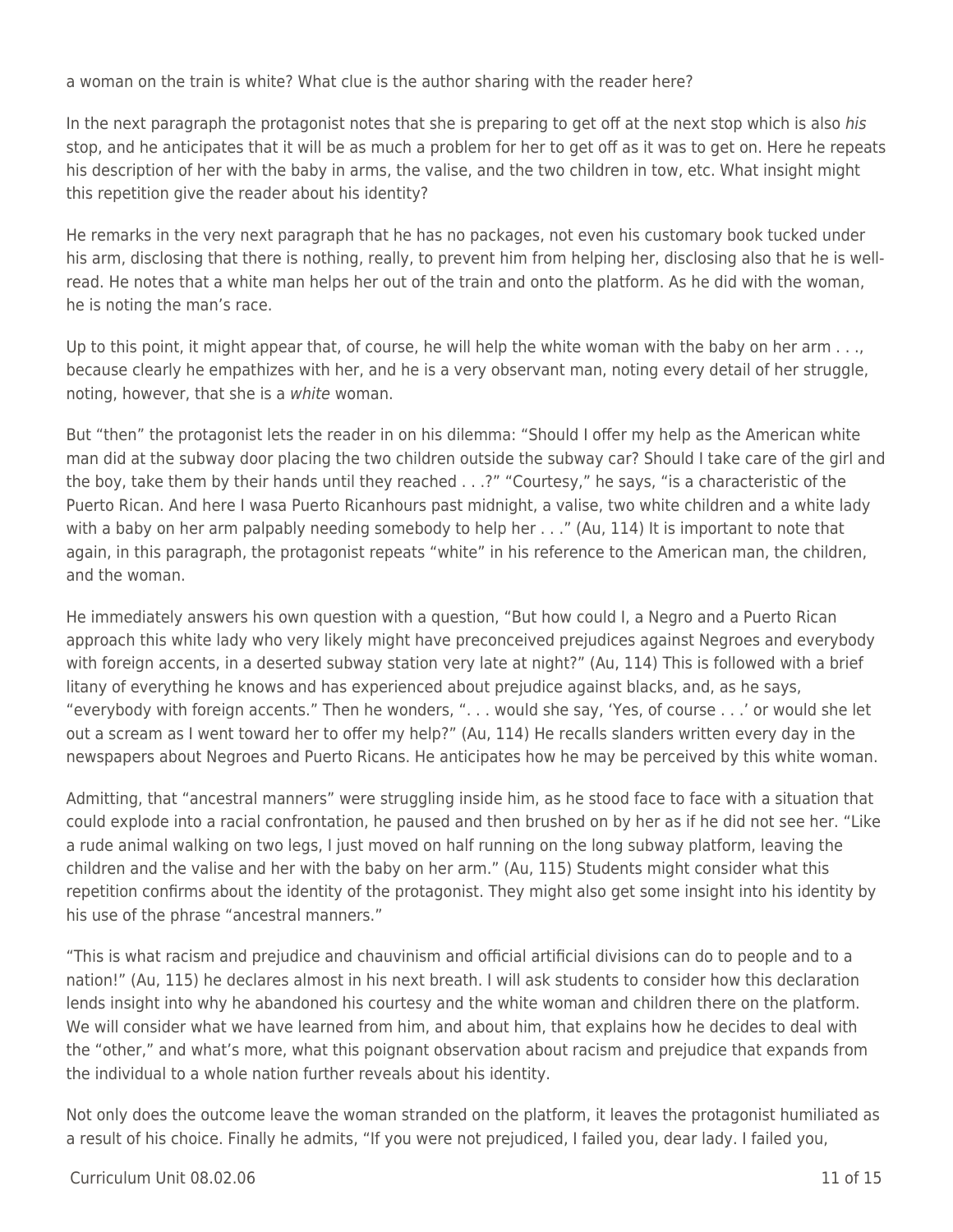children. I failed myself to myself." (Au, 115) He admits that he buried his courtesy on that Memorial Day. But he makes "a promise to himself here and now; if I am ever faced with an occasion like that again, I am going to offer to help regardless of how the offer is going to be received." (Au, 115) He says that this will restore his buried courtesy. Students will need to consider why he chastised himself for his inaction. What do they learn about his identity from his reflections? Is his most powerful form of identity that of a victim of racism, or that of a Puerto Rican?

Once students have completed this second graphic organizer with their observations and evidence as to why the protagonist made his decisions and interacted with the woman as he did, and in this case, gained something positive from his negligent interaction with her, they will embark on their creative writing activity.

## **Lesson Plan # 2 Students clarify** *justice* **and** *the law* **, to prepare for a writing activity, after reading "A Greedy Friend"**

Objective: Using a technique called *chalk talk*, students will write on the board and share with their peers what comes to mind when they think of definitions or examples of justice and/or the law, imagining themselves as the victim and/or as the perpetrator, or for that matter, as the judge. The purpose of this activity is to prompt some thinking about justice and the law after their encounter with "A Greedy Friend," in preparation for their writing activity.

I might pose the question, "What have you, or someone you know, learned from an encounter with justice, or with the law? Or, what is the difference between justice and the law?" Students will write and initial their answers with felt tip markers on a wide roll of white paper taped to the blackboard so their answers can be saved and revisited if necessary. The only rule is that no one may talk while students are writing on the paper (usually two or three at a time, and more than once if they wish.)

Once everyone has had a chance to write on the paper, we randomly will read what students have written, and it will undoubtedly stir up discussion. This should inspire students to begin thinking about their writing activity.

I give points for those who participate in chalk talk : 20 points for the first entry on the paper and 5 or 10 points for each following entry. The point system is very successful, and most students choose to participate.

### **Lesson Plan # 3 Students track how a sequence of decisions and actions leads to an ironic and fatal outcome in "Once Upon a Time"**

The sequence of decisions that the protagonists make as to how they will progressively interact with the "other" in the story, "Once Upon a Time," are of particular interest because they result in an outcome that is the antithesis of their objective; instead of protecting themselves and what they love most, their young son, unwittingly, they set up a progression of safeguards that prove fatal for him.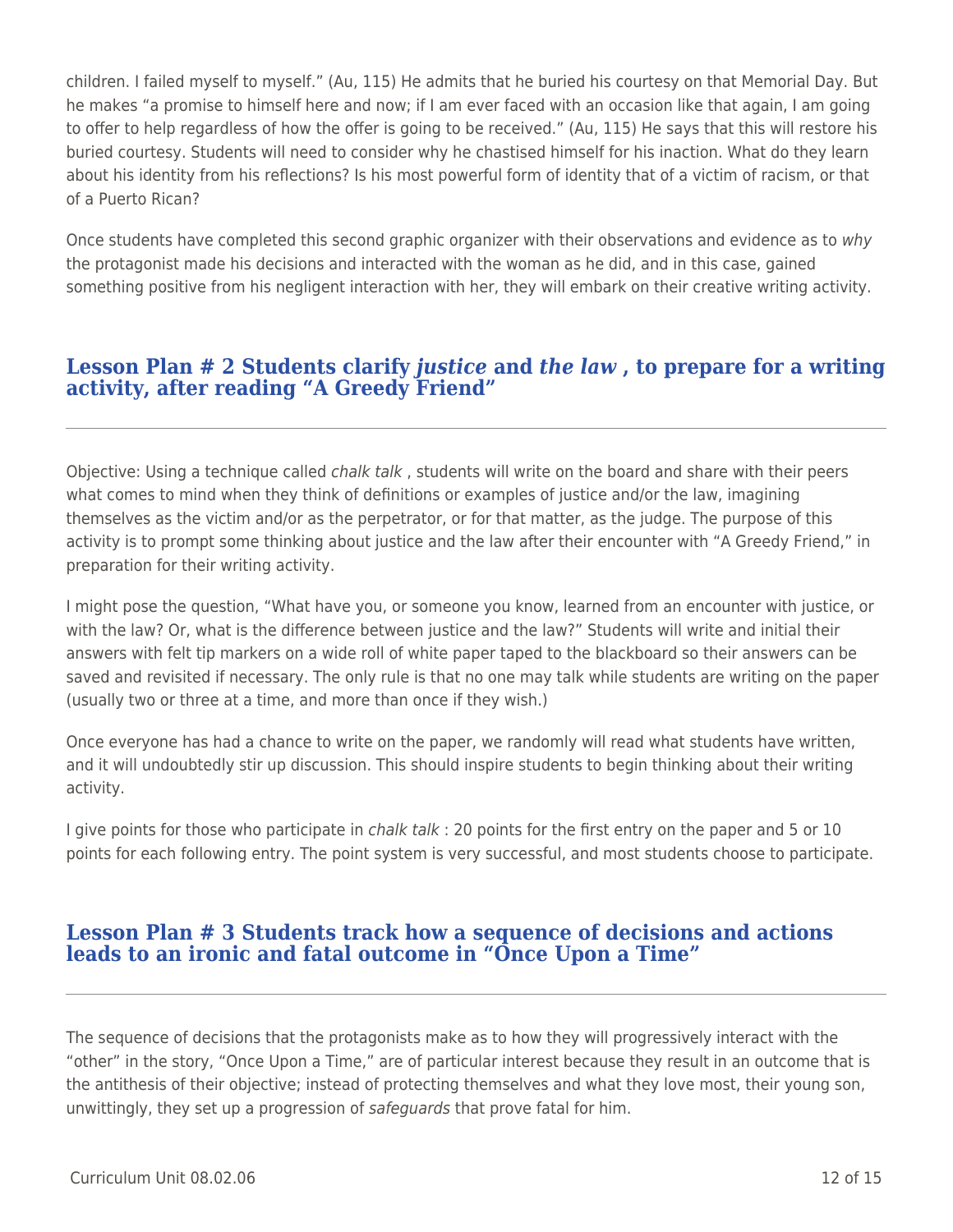Objective: Using the second graphic organizer, that asks the question, "Why does the protagonist change from the beginning of the story to the end?" students will read the text closely to discern what it is about the identity of the white South African husband and/or wife that precipitates each decision and subsequent interaction with the black South Africans, leading to the final, fatal outcome. I briefly explain apartheid and its dire consequences in the narrative of my unit.

Students will read the story specifically looking for clues as to how the husband and wife might perceive the black South Africans. For example, in the first two paragraphs, " … they were warned, by the wise old witch, the husband's mother, not to take on anyone off the street." "They … subscribed to a local Neighborhood Watch ... " (Gordimer, 25) "Yet she [the wife] was afraid that some day such people might come up the street … and open the gates and stream in … " " … there are police and soldiers and tear-gas and guns to keep them away." (Gordimer, 25-26)

Students need to ask the question, "How do the husband and wife's culture, empathy, sense of ethics, race and racial bias and consciousness affect each of their decisions and interactions with these people who are growing increasingly more desperate for jobs and food?"

While the wife seems to be the driving force in the couple's decisions and actions, the husband is complicit, first installing electronically-controlled gates, to assuage his wife's initial fears that the black South Africans will just stream in unannounced. Then, when the housemaid and wife informed him that thieves were breaking into houses in the suburb, the husband installed burglar bars to all the doors and windows of the house, and installed an alarm system. His wife convinced the husband that the wall around their property should be higher because, now, black South Africans were hanging around outside their driveway, importuning for jobs when they drove their car out of the electronically-opened gates. With bricks that the husband's mother pays for as a Christmas present, they build the walls higher. Finally when they learn that a house was ransacked while a family was at home, and that armed robberies are occurring, they peruse the neighborhood, scouting for the most effective protection from these intruders .

They settle on "the ugliest but the most honest in its suggestion of the pure concentration camp style, no frills, all evident efficacy. Placed the length of the walls, it consisted of a continuous coil of stiff and shining metal serrated into jagged blades, so there would be no way of climbing over it and no way through its tunnel without getting entangled in its fangs." (Gordimer, 29)

Students will consider how each decision and action further clarifies the identity of the husband and wife with their culture, their ethics, their sense of social justice, their empathy, their racial biases, and their personal fears. They will also be asked to consider how the husband and wife's decisions and interactions led to the fatal and *ironic* outcome, the death of their young son. Please refer to my discussion of irony in the "Writing Assignment" section for "Once Upon a Time."

It might be of great interest to discuss whether the husband and wife could have made different decisions, given their identities. This activity leads into the writing activity that I discuss in the narrative section of the unit.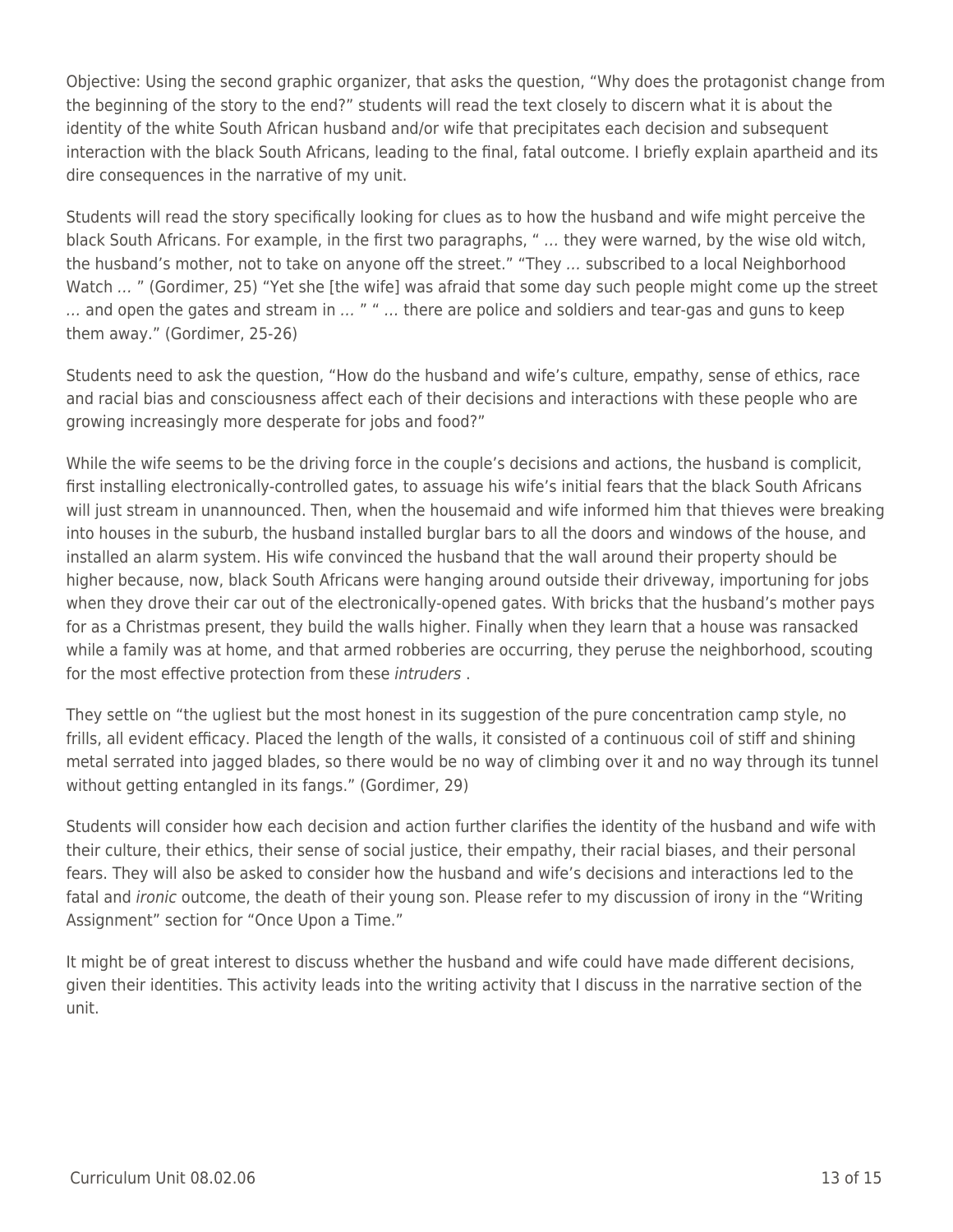## **Appendix: Implementing Language Arts Standards in my unit**

#### **Language Arts English Standard 1.0 Reading**

#### **Performance Standard 1.2**

Students will use graphic organizers, and note-taking techniques to organize information. They will interpret the text.

#### **Language Arts English Standard 2.0 Writing**

#### **Performance Standard 2.2**

Students will participate in CAPT related writing activities. They will view themselves as effective writers. They will explain the goals in writing a text, and indicate the extent to which they were achieved.

#### **Language Arts English Standard 6.0 English/ Integrated Language Arts**

#### **Performance Standard 6.1**

Students will create narratives and original stories.

## **Website**

www.facinghistory.org/video/little-things-are-big

An online video of the story "Little Things are Big" by Jesús Colón, adapted for

the Internet by Facing History and Ourselves, l998. Brookline, Mass.

The adapted story was part of an exhibit called Choosing to Participate , hosted by

the Boston Public Library, spring 2008.

# **Working Bibliography**

"A Greedy Friend" an anonymous story that appeared in The Hartford Courant approximately ten to twelve years ago.

Set in the Middle East in a Muslim culture, it is the story of two young men who had been friends until one steals the other's money and a judge, a cadi, must decide whether to punish the alleged thief traditionally by chopping off his hands, or whether to be creative, and teach both the perpetrator and the victim a lesson.

Au, Wayne. and Bill Bigelow, and Stan Karp. Eds. Rethinking Our Classrooms Vol. 1- Revised. Milwaukee: Rethinking Schools Ltd., 2007.